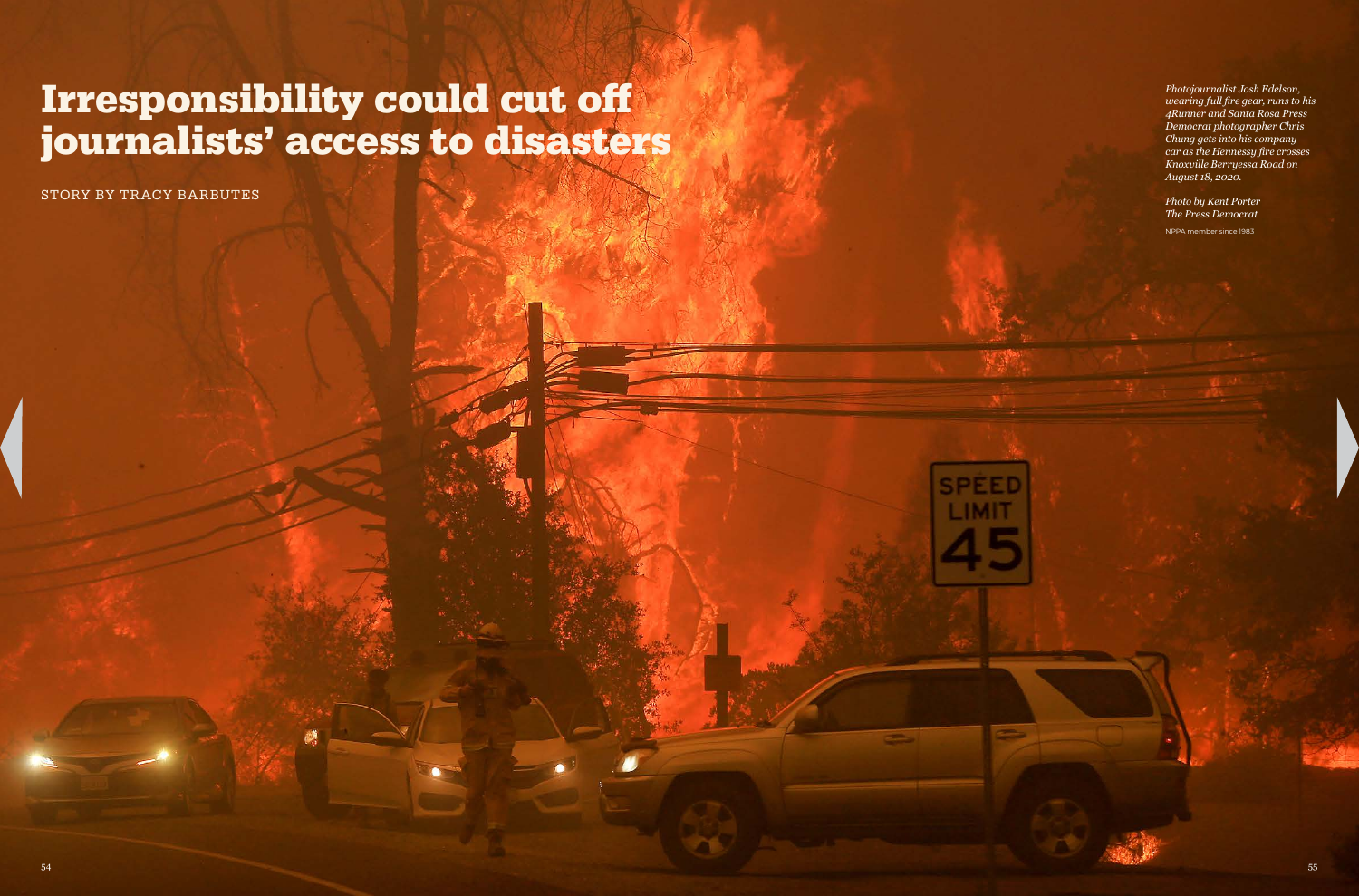*If there's one thing 2020* taught us, it is to take nothing for granted. In the past year, more than 9,200 fires burned in excess of 4 million acres in California. That's just shy of 4% of California's land size. The state's Penal Code 409.5 allowed journalists access to the front lines and into the heart of danger. As more and more journalists arrive at fires, some wearing head-to-toe personal protective equipment (PPE) and others unprepared and uneducated about fire behavior, is it only a matter of time before some one from the journalism community is seriously injured or killed — or causes harm to first responders? If and when this happens, will the law continue to grant unfettered access to journalists?

The Penal Code exists to help ensure that emergency personnel can do their jobs without interference. Section (d) includes the same for media, stating: "Nothing in this section shall prevent a duly authorized representative of any news service, newspaper, or radio or tele vision station or network from entering the areas closed pursuant to this section." According to Leslie Jacobs and James Wirrell from the McGeorge School of Law, this language has not changed since it went into effect in September 1957.

Los Angeles-based independent photog rapher Stuart Palley began documenting fires on his own in 2012 and has since acquired significant training, PPE and knowledge. "It's reckless and dangerous to show up without wearing gear, and it's un professional to show up without gear," Pal ley said. He added that shaming someone doesn't make much difference, but from his experience, education helps. "If someone is new to covering fires, they should consider going out with a public information officer (PIO) or with someone who can teach you. PIOs typically want to help."

Despite Palley's vast experience, he was denied entry to the Castle Fire on Sept. 14 near Camp Nelson. The day before, he had access to the fire, and the next day he was briefly detained and escorted away from the fire. This violated his rights according to Penal Code 409.5 and prevented him from doing his job.

There were similar issues with other members of the media at the 2020 Castle Fire that led the California Department of Forestry and Fire Protection (Cal Fire) to issue the following statement: *Story continues on page 58*

Noah Berger, also a freelance photo journalist, said that we need to "show firefighters that we're serious about our jobs," and one of the biggest issues he's seen at fires is people getting in the way of firefighters. "Nobody wants to prevent people from covering fires, but we want to ensure people are prepared and geared up properly."

Berger often travels to fires with one or two other veteran photojournalists, all of whom wear head-to-toe PPE and carry maps and scanners. He said he believes working in small groups is beneficial. The situation creates a smaller footprint, and it provides safety, knowing that others have your back. He added that it's good to have one person as a driver and another acting as navigator.

San Francisco Chronicle staff photog rapher Gabrielle Lurie said she began documenting fires in 2016 when she was a freelancer. Lurie received Cal Fire training through her employer, and she strongly recommends pursuing it.



"The best advice I can give a photogra pher who is interested in covering fires is to do a lot of research and go slowly. Just because you have the gear doesn't mean you are ready to jump in," Lurie said. "The dangerous part about a fire is that you don't always know what it is going to do.

You can have likely predictions by looking at the weather and wind speeds, but you just never know. You could be driving down the road and there's a spot fire on the shoulder, and suddenly, five minutes later that fire becomes much larger and cuts off the road or knocks over a tree, which then blocks the road and blocks you in. You never want to be in a situa tion where you are stuck, and if you don't know what to look for, it can be easy to get yourself into trouble."

She also suggested that those new to wildfire coverage should consider docu menting the after-effects of a fire before heading to the front lines.

Justin Sacher, a meteorologist with Fresno's KSEE24/CBS47, has taken

# "The best tool that we have is between our ears: our brain."

- Stuart Palley

#### *Current Issues with Media, California Penal Code 409.5*

*The Tulare County Sheriff, CAL FIRE, USDA Forest Service and National Park Service appreciate the vast majority of media partners who have cooperated with deputies and fire personnel and acted responsibly during this fire incident. It has come to our attention that a few members of the media have been impeding the progress of the firefighting effort and going on to private property without permission of the property owner. This activity cannot and will not be tolerated. Action will be taken if it persists.*

*We have been professional in our cooperation of providing access to areas and we expect the same level of professionalism and adherence to the rules from our media partners. State law (Penal Code section 409.5, please review here) grants the right of duly authorized members of the media to enter evacuated areas. It is widely understood that media personnel assume the risks involved when entering a closed area, and they cannot accept that liability on behalf of others. As an example, media cannot enter crime scenes, National Forest System lands under a Forest or Regional Order closing forest trails, roads or areas, or onto private property without prior permission. Nor can they impede the firefighting efforts of any fire incident.*

*It is our desire to help our me dia partners get the information they need to share with the public; however we will not tolerate blatant disregard for firefighter safety. The first responders appreciate those members of the media who adhere to the rules, and we know that there are only a small percentage of media personnel who are unaware of or disregard the rules and laws.*

*We ask that you share this infor mation with your media partners. It is our desire to allow news organi zations to share information without placing the first responders and the public in unnecessary danger.*

# STORY BY TRACY BARBUTES